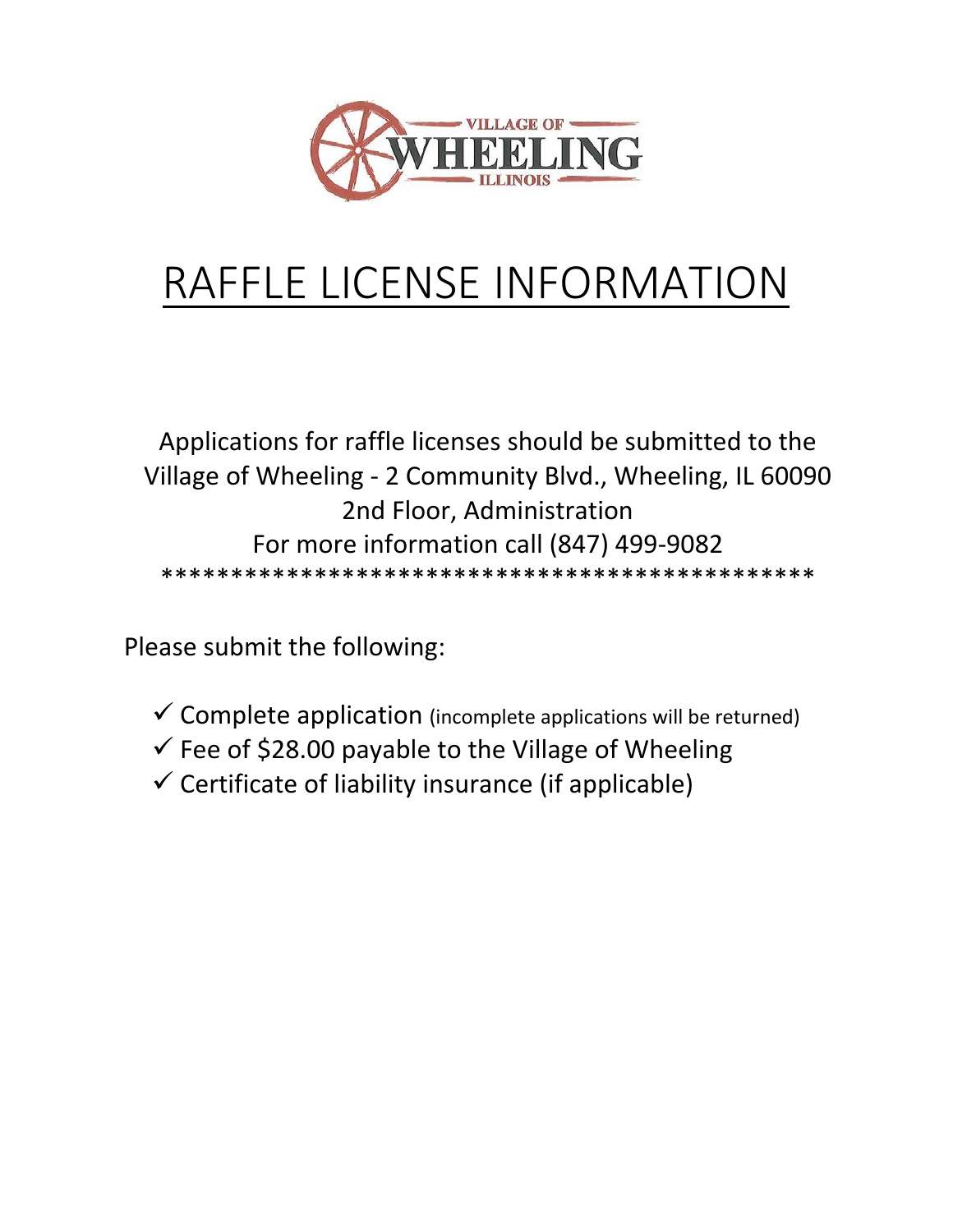

**DATE OF APPLICATION:** 

#### **APPLICATION FOR LICENSE TO CONDUCT RAFFLE**

| <b>Mailing Address if Different from Above:</b>                                  |       |      |
|----------------------------------------------------------------------------------|-------|------|
|                                                                                  |       |      |
| Zip Code: _________________                                                      |       |      |
| Type of Organization (check one):                                                |       |      |
| Nonprofit   Charitable   Educational   Religious                                 |       |      |
| Veterans   Labor                                                                 |       |      |
| Name and Address of Location of Raffle Drawing: ________________________________ |       |      |
|                                                                                  |       | Name |
| Address                                                                          |       |      |
| How long has the organization been in business? ________________________________ |       |      |
|                                                                                  |       |      |
|                                                                                  | Place | Date |
| Number of Members in Good Standing: ________________                             |       |      |
| Name of President/Chairperson of the Organization: _____________________________ |       |      |
|                                                                                  |       |      |
|                                                                                  |       |      |
| Contact Number: _______________________________ Email Address:                   |       |      |

#### **(230 ILCS 15/5) (from Ch. 85, par. 2305)**

 **Sec. 5. Manager**; bond. All management, operation, and conduct of raffles shall be under the supervision of a single manager designated by the organization. The manager shall give a fidelity bond in an amount determined by the licensing authority in favor of the organization conditioned upon his honesty in the performance of his duties. Terms of the bond shall provide that notice shall be given in writing to the licensing authority not less than 30 days prior to its cancellation. The governing body of a local unit of government may waive this bond requirement by including a waiver provision in the license issued to an organization under this Act, provided that a license containing such waiver provision shall be granted only by the affirmative vote of the requisite number of members of the licensed organization or, if the licensed organization does not have members, of members of the governing board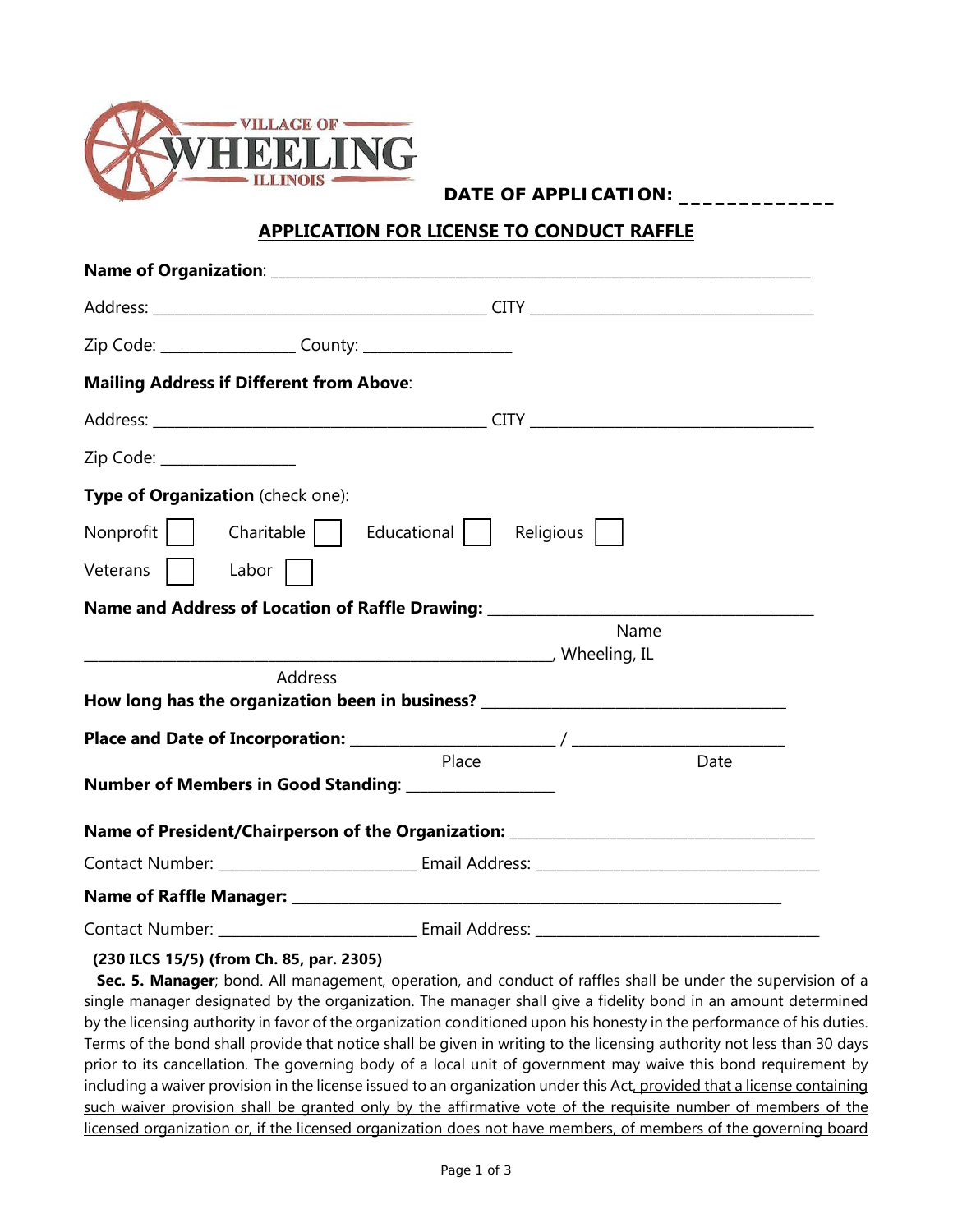of the organization, to constitute an affirmative action of the licensed organization. Nothing in this Section shall be deemed to apply to poker runs. (Source: P.A. 101-109, eff. 7-19-19.)

## **Names of Member(s) Responsible for Conducting the Operation of the Raffle (attach additional**  sheets if necessary):

\_\_\_\_\_\_\_\_\_\_\_\_\_\_\_\_\_\_\_\_\_\_\_\_\_\_\_\_\_\_\_\_\_\_\_\_\_\_\_\_\_\_\_\_\_\_\_\_\_\_\_\_\_\_\_\_\_\_\_\_\_\_\_\_\_\_\_\_\_\_\_\_\_\_\_\_\_\_\_\_\_\_\_\_\_\_\_\_\_\_\_\_\_\_\_\_\_\_\_\_\_\_\_\_

**Time Period During Which Raffles Chances will be Sold** (list specific date(s):

| Name of Location                                            |  |
|-------------------------------------------------------------|--|
|                                                             |  |
| Address                                                     |  |
| Location for Determining Winners (if different from above): |  |
| Name of Location                                            |  |
|                                                             |  |
| Address                                                     |  |
|                                                             |  |
|                                                             |  |
|                                                             |  |
| Maximum Price Charged for each Chance Sold: \$              |  |
|                                                             |  |
|                                                             |  |
|                                                             |  |
| <b>RAFFLE LICENSE FEE</b>                                   |  |

#### **RAFFLE LICENSE FEE**

Fee for Raffle License is \$28.00

Fee Attached:

#### **FIDELITY BOND**

**Wheeling Municipal Code 4.66.090(b)** - the raffle Manager shall give a fidelity bond in the sum of the total value of the prizes to be awarded in the raffle. Such bond must be issued by a responsible insurance company or financial institution duly authorized to do business in Illinois, and shall be in effect from the commencement of sales of chance within the village of Wheeling until at least thirty (30) days after the raffle is conducted.